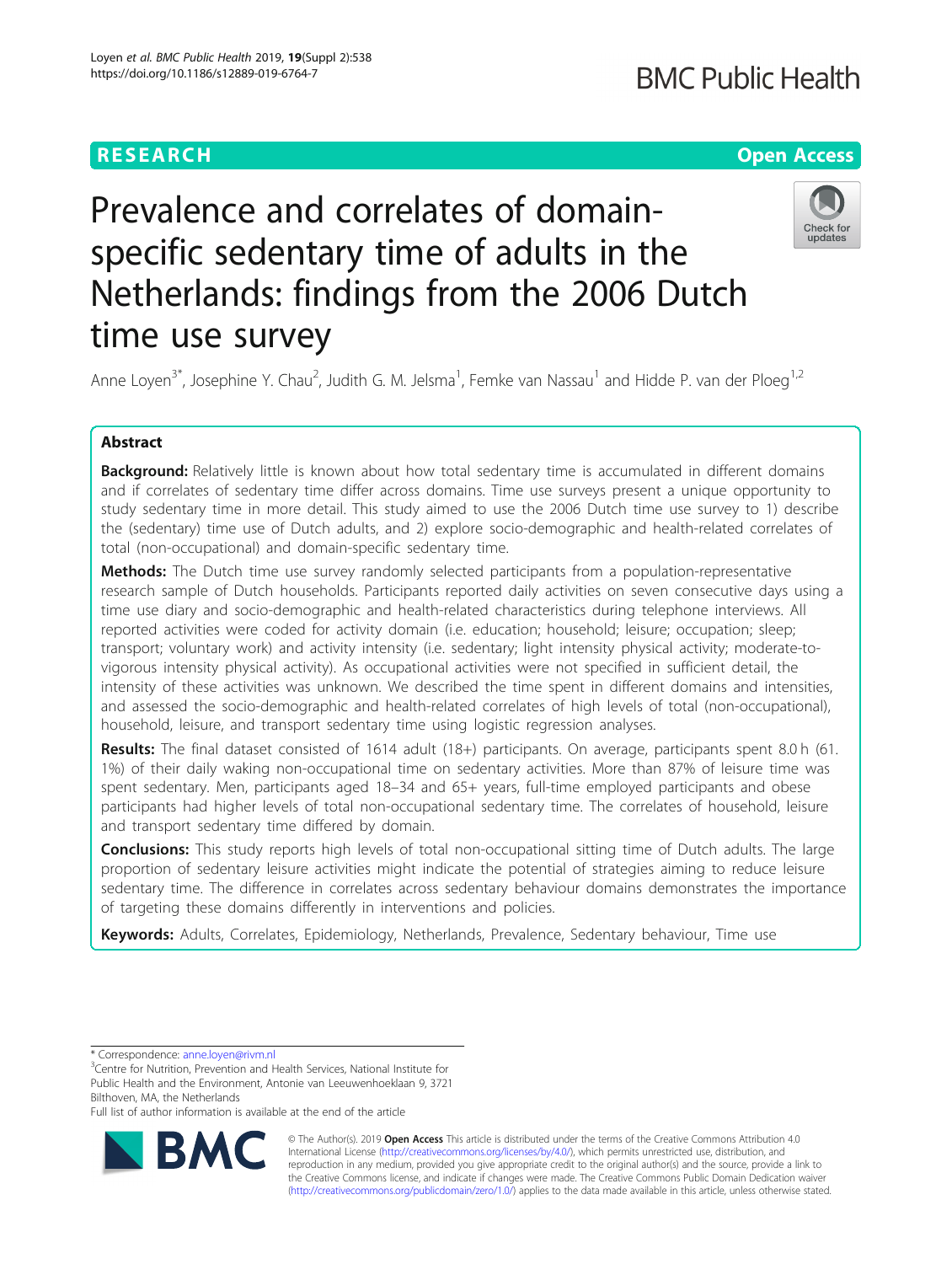#### Background

Too much sitting, or sedentary behaviour, is becoming a well-known health risk [\[1](#page-11-0)]. Sedentary behaviour is characterised by a low energy expenditure whilst in a sitting, reclining, or lying position [[1\]](#page-11-0). Sedentary behaviours can be classified by the activity domains in which they take place, such as occupation (e.g. working at a desk), leisure (e.g. watching television), and transport (e.g. driving a car). High levels of sedentary behaviour are associated with increased risk of type 2 diabetes, cardiovascular disease, some cancers, and mortality [[2](#page-11-0), [3](#page-11-0)]. The risk of all-cause mortality is shown to increase if adults accumulate more than 6 to 8 h of sedentary time per day  $[3, 4]$  $[3, 4]$  $[3, 4]$  $[3, 4]$ .

Current estimates suggest that a large proportion of the adult population accumulates high levels of sedentary time [[5,](#page-11-0) [6\]](#page-11-0). According to a European survey, for example, over 18% of European adults reported to sit more than 7.5 h/ day, ranging from 9% in Spain to 32% in the Netherlands [[6\]](#page-11-0). The majority of surveillance studies to date used questionnaires to assess sedentary behaviour [[7](#page-11-0), [8](#page-11-0)]. While questionnaires are most feasible to use in large-scale surveys, they are prone to measurement issues such as recall bias and social-desirability bias and often underestimate actual sedentary time [[9,](#page-11-0) [10](#page-11-0)]. Moreover, questionnaires often ask about the total time spent sitting on a usual day, without assessing the specific types of sedentary behaviour or the domain in which the behaviours occurred [\[7](#page-11-0), [8](#page-11-0)], limiting the understanding of the nature and context of the sedentary behaviours and thus the potential for translation to domain-specific interventions and policies aiming to reduce sedentary time.

In the last decade, time use surveys have been recognised as a methodology that overcomes (most of) these issues with questionnaires, as they collect detailed information on daily activities of the current day without an obvious focus on health-related behaviours. In these surveys, participants complete a diary in which they report all daily activities in a certain time interval (often every 5 or 10 min) for a certain number of days (mostly 2–7 days). This provides very detailed information about participants' specific behaviours. Time use surveys have been proven to be a valid method to monitor non-occupational sedentary behaviour [\[11](#page-11-0)]. In the Netherlands, time use surveys have been conducted every five years since 1975. A trend analysis of the surveys between 1975 and 2005 showed substantial changes in non-occupational sedentary behaviour, with large increases in sedentary transport time and screen time [\[12\]](#page-11-0).

In 2006, the methodology of the Dutch time use survey was adapted to match the Harmonized European Time Use Survey (HETUS) [[13\]](#page-11-0), which was shown to provide more detailed and more valid data than the previous method and allowed for better comparability between countries [\[14](#page-11-0)]. The 2006 survey also collected a range of socio-demographic and health-related characteristics of

the participants. The aim of the current study was therefore to use the 2006 Dutch time use survey to 1) describe the (sedentary) time use of Dutch adults, and 2) explore socio-demographic and health-related correlates of high levels of total (non-occupational) and domain-specific sedentary time.

#### Methods

This study used data from the 2006 Dutch time use survey, which was a government-initiated survey commissioned by the Netherlands Institute for Social Research, and conducted as part of the Mobility Research Netherlands [\[15](#page-11-0)]. For that research, 34,603 Dutch households were randomly selected based on postal address, and within each household a maximum of five residents could respond, resulting in a total of 53,545 participants (≥10 years old). A random, population-representative selection of 3041 of the Mobility Research Netherlands participants were invited to additionally participate in the time use survey. The time use survey was conducted throughout 2006 and consisted of different components, which are described in detail in the (Dutch) fieldwork report [\[16](#page-11-0)]. In short, potential participants were invited by telephone by trained interviewers (multiple attempts). Participants who were willing to participate received written information and provided verbal informed consent by telephone. Subsequently, participants reported several socio-demographic characteristics during a telephone interview and were asked to complete the time use diary that was sent to them by mail. During the completion period participants were contacted by telephone twice, to discuss the previous diary day in detail to ensure high data quality. All participants were contacted at their second diary day to discuss the first day of their diary. The second phone call was planned together with the participant and thus differs between participants. After completing the diary, participants were interviewed by telephone once more about a range of topics, including health-related characteristics.

The time use diary consisted of seven days, each starting and ending at 04:00 a.m. Participants were asked to write down what they were doing (primary and secondary activity), where, and with whom in 10-min intervals on a daily basis. Participants completed their diary in their own words, which were later coded by trained coders using the HETUS activity codes [\[17\]](#page-11-0). Subsequently, all primary activities were assigned to only one of the following activity domains: education, household, leisure, occupation, sleep, transport and voluntary work. In addition, all primary activities were also assigned one activity intensity, based on the metabolic equivalent (MET) score: sedentary  $(≤1.5)$ MET), light intensity physical activity (LPA; 1.6–2.9 MET), and moderate-to-vigorous intensity physical activity (MVPA; ≥3 MET). These classifications were derived from the Compendium of Physical Activities [[18\]](#page-11-0) and the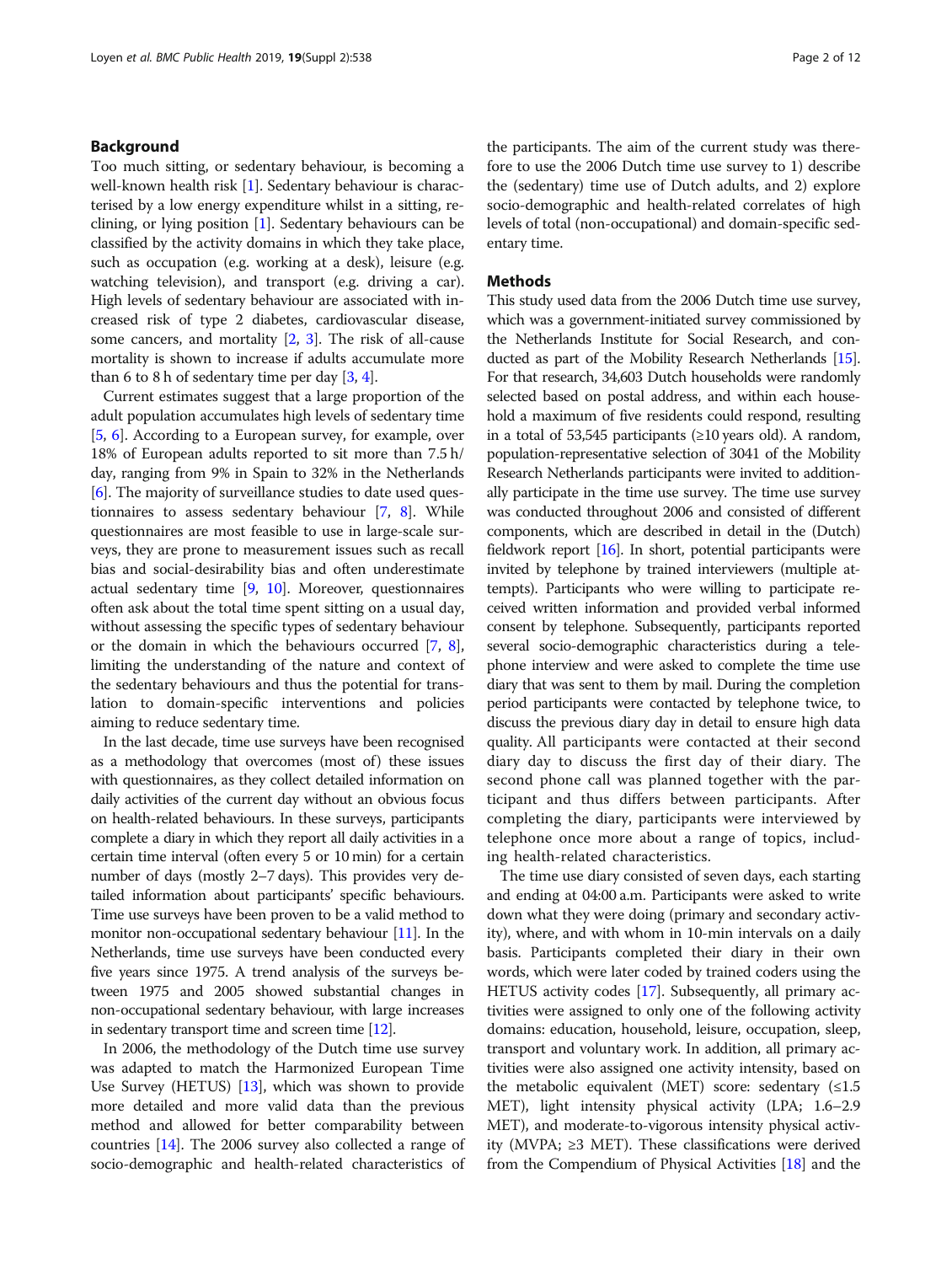coding system used by the American Time Use Survey [[19](#page-11-0)]. The MET-classification has been validated against accelerometers [\[11](#page-11-0)], and was used in previous physical activity and sedentary behaviour research [[12,](#page-11-0) [20](#page-11-0)]. As occupational activities were not specified in sufficient detail, the activity intensity of these activities could not be classified using MET-scores and were therefore not included in analyses.

The socio-demographic and health-related characteristics consisted of gender, age, educational level, work status, self-reported health, mobility issues, weight status, sleep time, smoking behaviour, drinking alcohol, eating take-away food, and happiness. Age was categorised into 18–34; 35–49; 50–64; 65+ years old. Educational level was based on the highest attained education and categorised into low (primary and pre-vocational secondary education); middle (secondary education); high (higher professional and university education). Work status was categorised into not working; working part-time; working full-time. The difference between part-time and full-time was self-perceived as there was no predefined cut-point (e.g. 32 or 36 h/week). Self-reported health was categorised into very good/good; not good (including: 'okay,' 'sometimes bad - sometimes good,' 'bad'). Mobility was assessed by asking whether the participant had difficulty walking, taking the stairs, or moving outdoors and was dichotomised into no issues; issues (including: some difficulty, a lot of difficulty, impossible). Self-reported height and weight were used to calculate Body Mass Index (BMI) and categorised into normal weight (BMI 18.5–24.9 kg/m<sup>2</sup>); overweight (BMI 25.0-29.9 kg/m<sup>2</sup>); obese (BMI ≥30.0 kg/ m<sup>2</sup>) [[21\]](#page-11-0). Average sleep time was based on the time use diary data and dichotomised into healthy (7–9 h/day); unhealthy  $\left\langle \frac{27 \text{ h}}{ \text{ day of } } \right\rangle$  = 9 h/day) [[22](#page-11-0)]. Participants were classified as non-smokers; smokers based on their current smoking behaviour. Drinking alcohol was categorised into never; 1–7 glasses/week; > 7 glasses/week. Eating take-away food was categorised into never; less than once a month; once a month or more. Happiness was dichotomised into very happy/happy; not happy (including: 'not happy - not unhappy,' not very happy,' unhappy').

The data was accessed through the Dutch Data Archiving and Networked Services [\[23\]](#page-11-0). All analyses were performed in SPSS, version 22. For each participant, daily summary values were calculated across the seven diary days – using the activities reported in 10-min intervals. In the current analyses, only the activities listed as primary activities were taken into account, ignoring possible secondary activities (such as listening to the radio (secondary) while performing household chores (primary)). The time spent in different activity domains and activity intensities were explored using descriptive analyses. The levels of sedentary time were calculated as absolute minutes/day, and as the proportion of the waking non-occupational time/day - to account for the varying amounts of sleep time and occupational time per participant. The socio-demographic and health-related correlates of high levels of total (non-occupational), household, leisure, and transport sedentary time were assessed using logistic regression analyses. As meaningful cut-points for the sedentary domains are currently lacking, "high levels" were defined as ≥75th percentile of the proportion of waking non-occupational time, calculated separately for each sedentary domain. Univariate models were used to identify statistically significant correlates  $(p < 0.05)$ , after which the significant correlates were combined in multivariable models.

In order to still gain some insight into (the influence of) occupational sedentary time for which activity intensities are not available in the current study, the time spent in non-occupational activity intensities was explored in full-time employed participants only. Full-time employed participants were classified using a question separate to the time use diary to distinguish between participants who reported to never use a computer at work, use a computer  $\leq 4$  h/workday, and > 4 h/workday. Using the "computer use at work" question as a proxy indication for total occupational sedentary time, these analyses were conducted to compare daily activity patterns across participants with different levels of occupational computer time.

#### Results

Of the 3041 participants that were randomly selected, 2811 participants (92%) were successfully contacted, 2190 (72%) were willing to participate, and 1875 (62%) provided complete data. A comparison with the general Dutch population showed that the research sample was similar in terms of gender distribution, but that people aged 18– 29 years were underrepresented in the time use survey [[16](#page-11-0)]. We excluded 240 participants who were younger than 18 years, and 21 underweight participants (BMI <  $18.5 \text{ kg/m}^2$ ), leaving 1614 participants in the final dataset. Of these participants, 53% were women, and the mean age (SD) was 49 (16) years (ranging from 18 to 93 years old). All socio-demographic and health-related characteristics of the participants are presented in Table [1.](#page-3-0)

The average time/day participants spent in the different activity domains and activity intensities is shown in Fig. [1](#page-4-0). In terms of activity domains, most time was spent on sleep, household activities and leisure activities. In addition, participants spent 8.0 h of their waking, non-occupational time/day on sedentary activities, 3.5 h/ day on LPA and 1.6 h/day on MVPA.

Figure [2](#page-5-0) shows the average time participants spent in different activity intensities in each activity domain. In the household domain, half of the time was spent on LPA. The majority of the leisure (87%) and transport time (70%) was spent sedentary. Voluntary work was a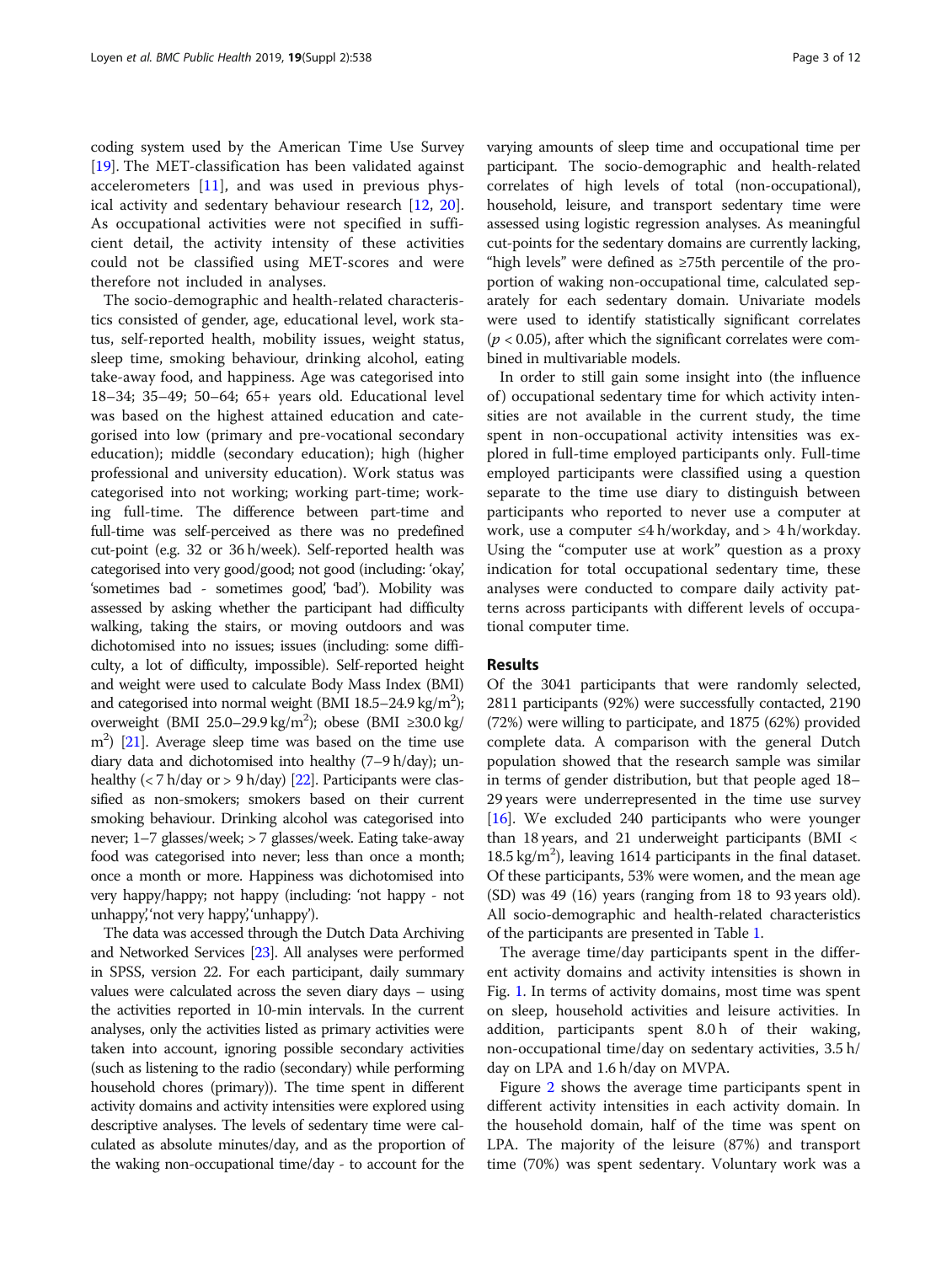<span id="page-3-0"></span>Table 1 Socio-demographic and health-related characteristics of the study population

| N (%) All participants           | 1614 (100%)  |
|----------------------------------|--------------|
| Gender                           |              |
| N (%) Male                       | 755 (46.8%)  |
| N (%) Female                     | 859 (53.2%)  |
| Age                              |              |
| Mean (SD) age                    | 49.0 (16.1)  |
| N (%) 18–34 years old            | 319 (19.8%)  |
| N (%) 35–49 years old            | 539 (33.4%)  |
| N (%) 50–64 years old            | 441 (27.3%)  |
| $N$ (%) $\geq$ 65 years old      | 315 (19.5%)  |
| Educational level                |              |
| N (%) Low                        | 521 (32.3%)  |
| N (%) Middle                     | 568 (35.2%)  |
| N (%) High                       | 525 (32.5%)  |
| Work status                      |              |
| N (%) Not working                | 603 (37.4%)  |
| N (%) Part-time                  | 439 (27.2%)  |
| N (%) Full-time                  | 571 (35.4%)  |
| Self-reported health             |              |
| N (%) Very good/good             | 1379 (85.7%) |
| N (%) Not good                   | 231 (14.3%)  |
| Mobility issues                  |              |
| N (%) No issues                  | 1410 (87.5%) |
| N (%) Issues                     | 201 (12.5%)  |
| Weight status                    |              |
| Mean (SD) BMI                    | 25.0 (3.7)   |
| N (%) Normal (BMI 18.5-24.9)     | 855 (55.3%)  |
| N (%) Overweight (BMI 25.0-29.9) | 546 (35.3%)  |
| N (%) Obese (BMI ≥30.0)          | 144 (9.3%)   |
| Sleep time                       |              |
| Mean (SD) hours/day sleep time   | 8.6(1.1)     |
| N (%) Sleeping 7-9 h/day         | 1043 (64.6%) |
| N (%) Sleeping < 7 or > 9 h/day  | 571 (35.4%)  |
| Smoking behaviour                |              |
| N (%) No                         | 1257 (77.9%) |
| N (%) Yes                        | 356 (22.1%)  |
| Drinking alcohol                 |              |
| N (%) Never                      | 398 (26.0%)  |
| N (%) 1-7 glasses/week           | 715 (46.7%)  |
| $N$ (%) > 7 glasses/week         | 417 (27.3%)  |
| Eating take-away food            |              |
| N (%) Never                      | 429 (26.6%)  |
| N (%) Less than once a month     | 478 (29.7%)  |
| N (%) Once a month or more       | 704 (43.7%)  |

Table 1 Socio-demographic and health-related characteristics of the study population (Continued)

| N (%) All participants<br>1614 (100%) |              |  |
|---------------------------------------|--------------|--|
| <b>Happiness</b>                      |              |  |
| N (%) Very happy/happy                | 1518 (94.4%) |  |
| $N$ (%) Not happy                     | 90 (5.6%)    |  |

N number of participants, SD Standard Deviation, BMI Body Mass Index

mix of different intensities and all time spent on education was sedentary.

The levels of total, household, leisure and transport sedentary time are summarised in Table [2.](#page-6-0) Overall, Dutch adults were sedentary for 8.0 h (61%) of the daily waking non-occupational time. Of that time, 17% was spent on household activities, 33% on leisure pursuits, and 9% on transport.

Table [3](#page-7-0) presents the results of the logistic regression analyses of potential correlates of high levels of total (non-occupational) sedentary time, defined as ≥69% of the waking, non-occupational time/day (≥75th percentile of the proportion of waking non-occupational time). The multivariable analysis showed that women were less sedentary than men, that participants aged 35–64 years were less sedentary than younger participants (18–34 years old), that obese participants were more sedentary than participants with a normal weight status, and that full-time employed participants were more sedentary than participants who were not working.

The results of the univariate and multivariable logistic regression analyses of potential correlates of high levels of household, leisure and transport sedentary time are shown in Table [4.](#page-8-0) Which characteristics were statistically significantly associated, as well as the direction of those associations, differed across the domains. The strongest associations showed that employed participants had higher levels of transport sedentary time than participants who were not working, and that women had statistically significant lower levels of leisure sedentary time than men.

Figure [3](#page-9-0) shows the average time full-time employed participants spent in different activity intensities, stratified by computer use at work (never,  $\leq 4$  h/workday,  $> 4$ h/workday). Across the three categories, the daily activity patterns are quite similar.

#### **Discussion**

The current study investigated the time use of adults in the Netherlands according to the 2006 Dutch time use survey, as well as the potential correlates of high levels of sedentary time. On average, participants spent 8 h (60%) of their waking, non-occupational time on sedentary activities. Almost 90% of the time spent on leisure activities, and 70% of the time spent on transport activities, was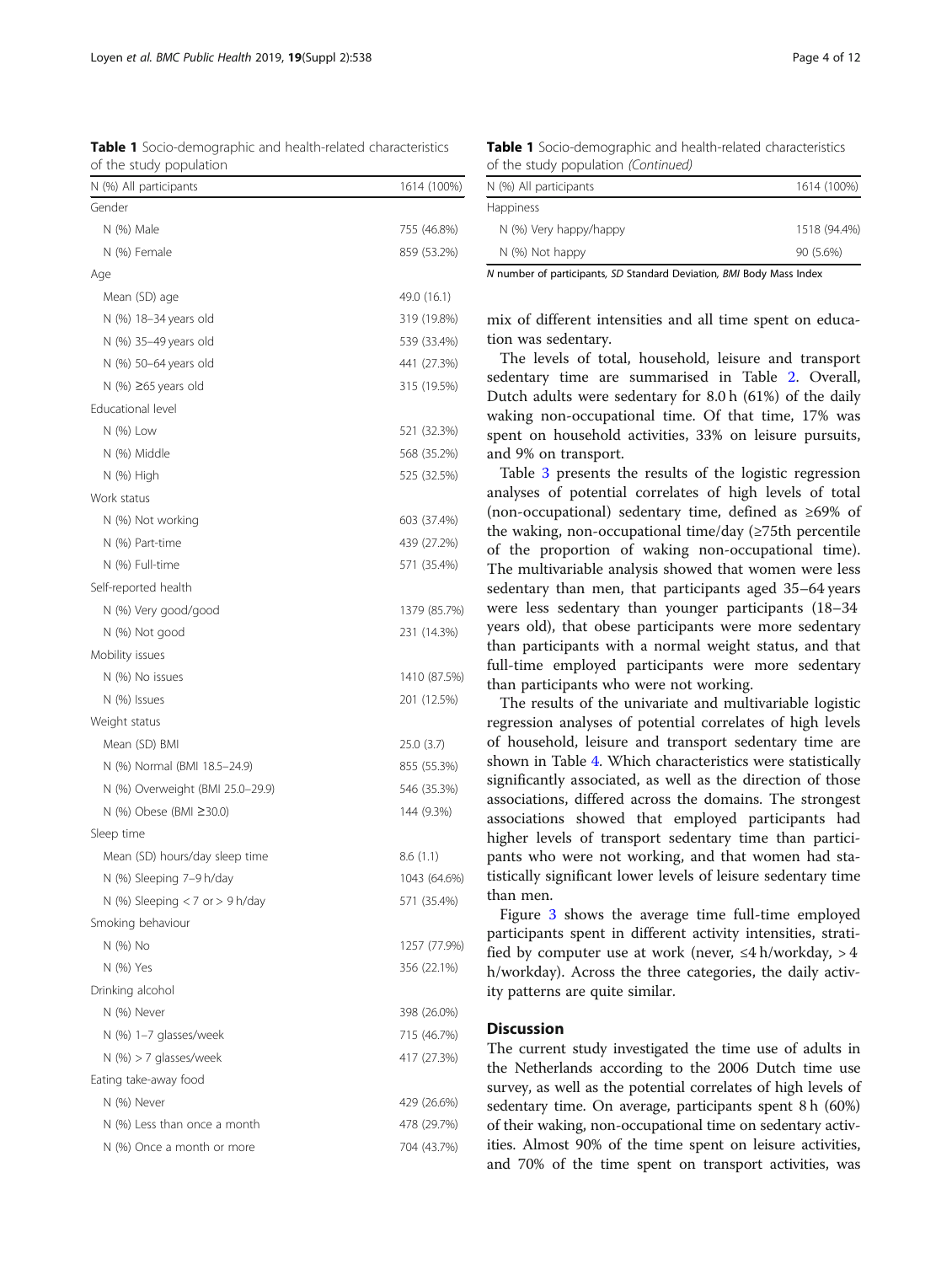<span id="page-4-0"></span>

sedentary. Men, participants aged 18–34 and 65+ years, full-time employed participants and obese participants were more likely to accumulate high levels of total (non- occupational) sedentary time. The correlates of household, leisure and transport sedentary time differed by domain.

Participants spent 8 h of their waking, non-occupational time/day on sedentary activities. As occupational activities could not be taken into account, and most occupations include at least some sedentary activities, this is likely an underestimation of total sedentary time – especially for people with sedentary occupations. Nevertheless, the current estimate is relatively high in comparison to previous studies using questionnaires. In a large European survey, for example, Dutch adults reported a median total sitting time of 6 h/day [[6\]](#page-11-0). On the other hand, the current results are reasonably similar to a Dutch study using accelerometers to assess sedentary time, in which (relatively old) adult participants reported approximately 9 h of sedentary time per day  $[24]$  $[24]$ . Moreover, pooled results from multiple accelerometer studies in

European countries also showed an average of 9 sedentary hours per day [\[25](#page-11-0)].

The results showed large differences in activity intensities across the different activity domains. Almost 90% of the leisure activities were sedentary. As people arguably have most autonomy in their leisure time, this might suggest a strong 'natural' inclination to be sedentary, but could also indicate that strategies aiming to reduce sedentary leisure time have great potential. Household activities were the largest source of LPA. This is notable, as there is increasing attention for the health benefits of LPA [[26](#page-11-0)]. Even though active travel (cycling and walking) is common in the Netherlands, still 70% of time spent on transport activities was sedentary. It is possible, however, that relatively short active travel bouts, such as walking to the bus stop, were not detected in the current study due to the 10-min reporting interval of the time use diary. Nevertheless, time use data from 2006 from Australia, which has a stronger car-focussed infrastructure, shows a substantially higher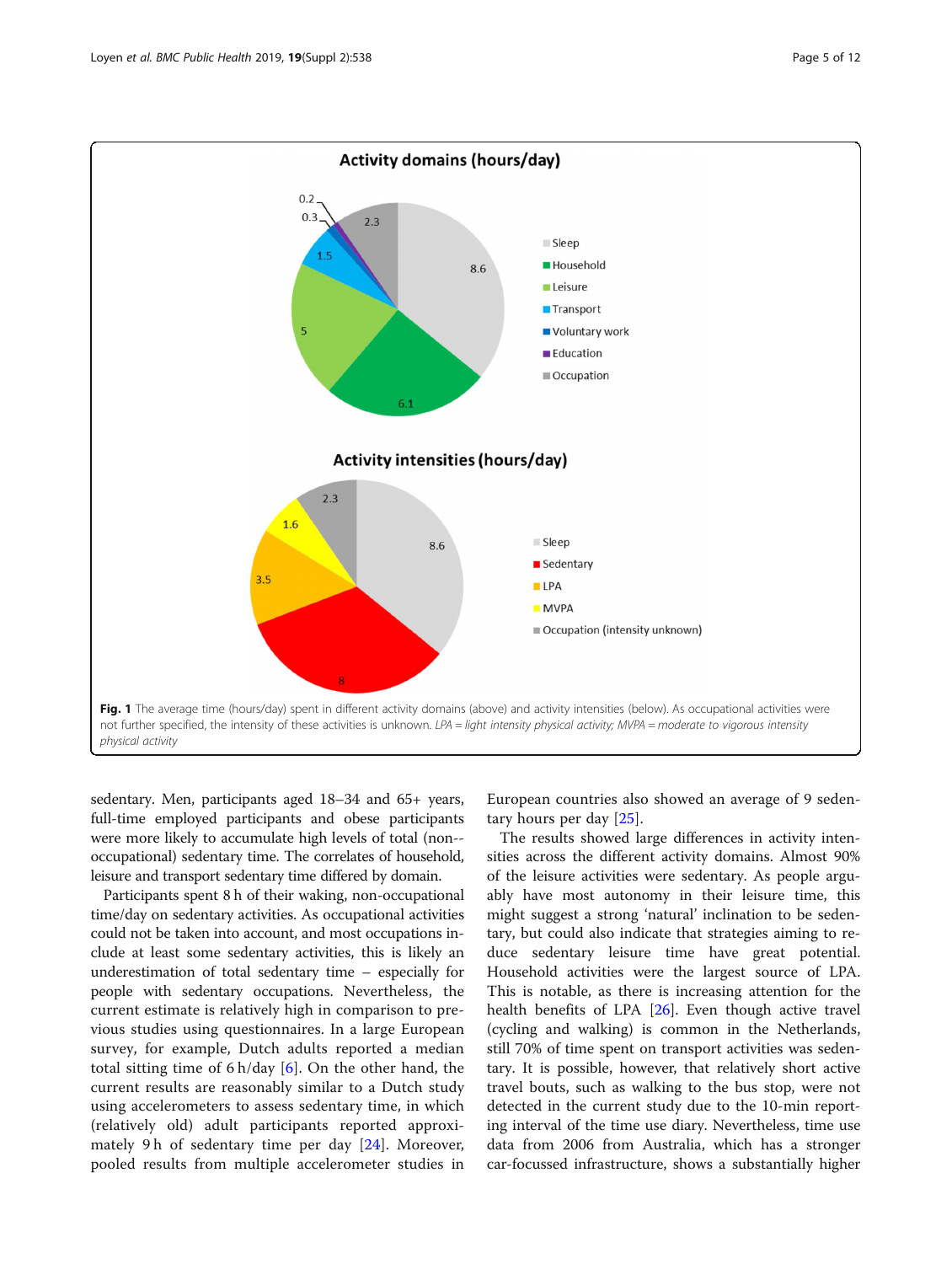<span id="page-5-0"></span>

proportion of sedentary transportation (83%) for Australian adults [\[20](#page-11-0)].

Gender, age, work status and weight status were associated with total (non-occupational) sedentary time, while the correlates of household, leisure and transport sedentary time differed by domain. The finding that men were more sedentary than women is in line with previous studies in a European context  $[6, 24, 25]$  $[6, 24, 25]$  $[6, 24, 25]$  $[6, 24, 25]$  $[6, 24, 25]$ , although a systematic literature review reported less consistent results [[8](#page-11-0)]. The domain-specific results showed that men spent a larger proportion of their waking, non-occupational time/day on leisure sedentary activities and transport sedentary activities than women, while there was no gender difference for sedentary household activities.

The current study showed higher sedentary levels for participants aged 18–34 and 65+ years. The current literature is mixed about the association between age and total sedentary time  $[8]$  $[8]$ , which might be explained by the observed inconsistent findings across sedentary behaviour domains.

Full-time employed participants had higher levels of non-occupational sedentary time than people who were not employed. So, even though full-time employed participants had less non-occupational time, they spend a larger proportion of that time on sedentary activities. The domain-specific results showed that full-time employed participants spent a larger proportion of their time on household and transport sedentary activities. The higher proportion of sitting during household might reflect a lower participation in light intensity household tasks, while the higher proportion of sitting during transport might reflect the work commute. Furthermore, current findings showed that the daily activity patterns of full-time employed participants with different levels of occupational computer time were reasonably similar. As occupational computer time was used as a proxy indication for total occupational sedentary time, these results suggest that occupational sedentary time is additional to the daily non-occupational sedentary activities, and was not compensated for by being less sedentary in the non-work domains. People who sit more at work thus seem to be sitting more overall.

The finding that obese participants were more sedentary than participants with a normal weight is supported by most other studies [\[8,](#page-11-0) [25](#page-11-0)]. However, the current findings show that weight status is only associated with sedentary time during leisure. Leisure sedentary time is most frequently operationalised as television viewing, which has been associated with poorer eating habits and snacking behaviour in previous studies [[27\]](#page-11-0), though some research suggest that the association between sedentary behaviour and obesity is bi-directional [[28\]](#page-11-0).

Most studies have identified educational level as an important correlate of sedentary time [[6,](#page-11-0) [8](#page-11-0), [25](#page-11-0)], and have hypothesised that this is mostly due to differences in occupational sedentary time. That might explain why the current study did not find an association between educational level and total non-occupational sedentary time. The domain-specific results showed that participants with a higher educational level spent a smaller proportion of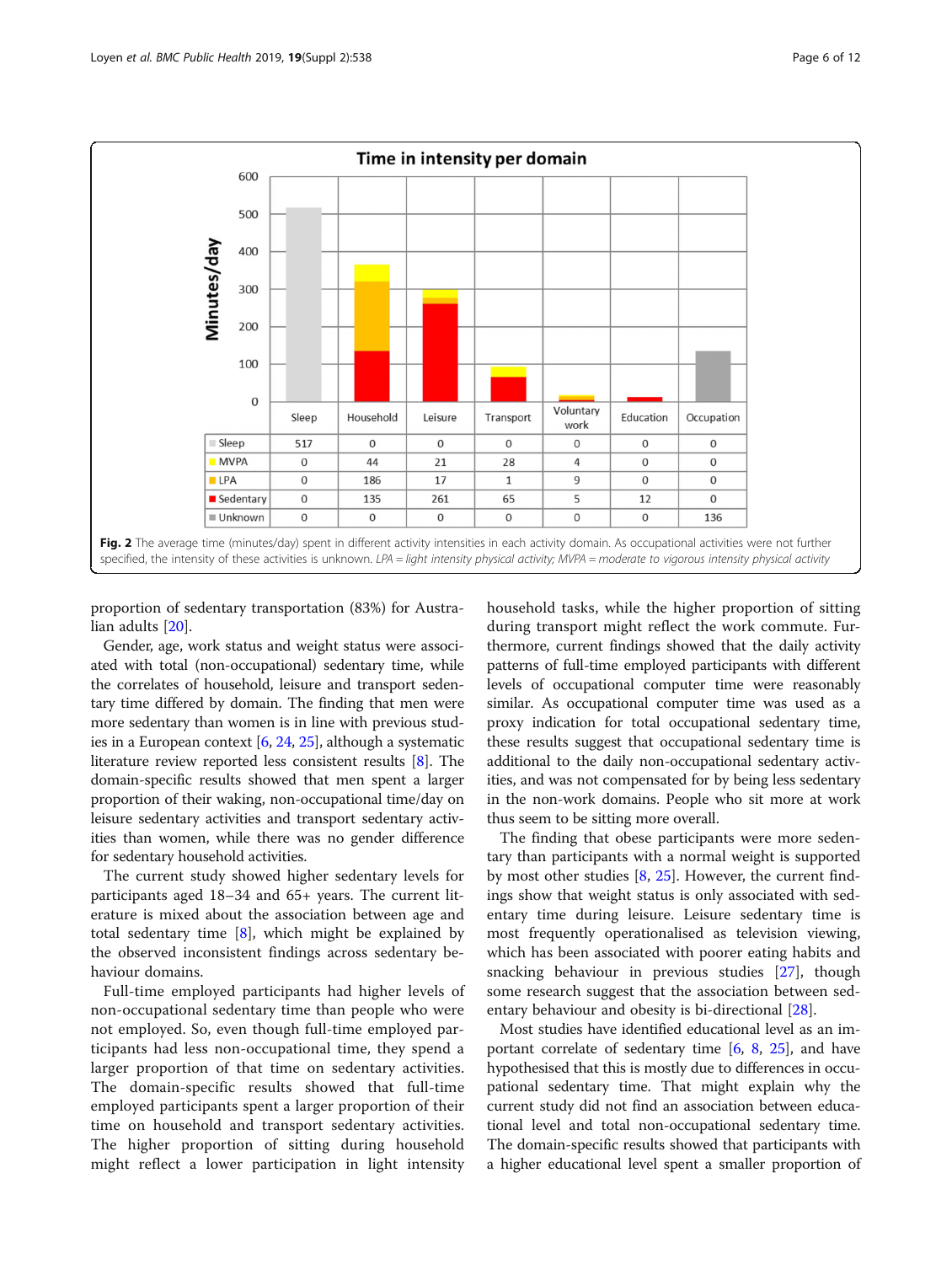|                            | Total sedentary time |            | Household sedentary time |            | Leisure sedentary time |            | Transport sedentary time |            |
|----------------------------|----------------------|------------|--------------------------|------------|------------------------|------------|--------------------------|------------|
|                            | Minutes/day          | Percentage | Minutes/day              | Percentage | Minutes/day            | Percentage | Minutes/day              | Percentage |
| Overall                    | 478.2 (107.2)        | 61.1%      | 135.4 (49.0)             | 17.4%      | 261.0 (107.2)          | 33.0%      | 64.7 (44.5)              | 8.6%       |
| Gender                     |                      |            |                          |            |                        |            |                          |            |
| Male                       | 496.0 (116.9)        | 65.9%      | 129.8 (46.5)             | 17.6%      | 276.0 (120.6)          | 36.0%      | 73.2 (50.5)              | 10.1%      |
| Female                     | 462.6 (95.3)         | 56.8%      | 140.3 (50.7)             | 17.2%      | 247.9 (91.9)           | 30.3%      | 57.2 (36.9)              | 7.2%       |
| Age                        |                      |            |                          |            |                        |            |                          |            |
| 18-34 years old            | 451.5 (109.8)        | 62.1%      | 112.3 (43.3)             | 15.5%      | 223.0 (81.4)           | 30.9%      | 70.3 (39.7)              | 10.0%      |
| 35-49 years old            | 432.6 (82.0)         | 58.4%      | 135.7 (47.1)             | 18.2%      | 214.9 (78.2)           | 28.9%      | 70.8 (45.2)              | 9.8%       |
| 50-64 years old            | 493.7 (94.6)         | 62.1%      | 141.4 (47.3)             | 17.9%      | 274.8 (98.9)           | 34.3%      | 66.8 (46.5)              | 8.6%       |
| $\geq 65$ years old        | 561.5 (105.8)        | 63.1%      | 150.1 (52.0)             | 17.0%      | 359.2 (114.1)          | 40.3%      | 45.6 (39.8)              | 5.1%       |
| Educational level          |                      |            |                          |            |                        |            |                          |            |
| Low                        | 498.2 (107.8)        | 60.3%      | 151.0 (55.0)             | 18.4%      | 286.2 (112.4)          | 34.3%      | 52.8 (40.3)              | 6.6%       |
| Middle                     | 463.7 (105.3)        | 60.6%      | 130.0 (42.8)             | 17.0%      | 246.6 (99.4)           | 32.0%      | 69.5 (44.9)              | 9.3%       |
| High                       | 474.0 (105.9)        | 62.4%      | 125.9 (45.2)             | 16.7%      | 251.7 (105.7)          | 32.8%      | 71.3 (45.7)              | 9.8%       |
| Work status                |                      |            |                          |            |                        |            |                          |            |
| Not working                | 538.6 (103.6)        | 60.5%      | 149.1 (52.6)             | 16.8%      | 324.7 (112.9)          | 36.4%      | 50.1 (38.8)              | 5.7%       |
| Part-time                  | 446.2 (92.7)         | 56.9%      | 132.3 (43.4)             | 16.9%      | 224.1 (78.2)           | 28.6%      | 65.6 (41.4)              | 8.4%       |
| Full-time                  | 439.0 (91.6)         | 64.9%      | 123.3 (45.6)             | 18.3%      | 222.2 (86.5)           | 32.7%      | 79.5 (47.4)              | 11.8%      |
| Self-reported health       |                      |            |                          |            |                        |            |                          |            |
| Very good/good             | 473.4 (105.1)        | 61.0%      | 133.9 (48.4)             | 17.3%      | 254.1 (103.6)          | 32.4%      | 66.9 (45.0)              | 9.0%       |
| Not good                   | 506.7 (116.0)        | 61.3%      | 144.4 (52.1)             | 17.6%      | 301.6 (118.4)          | 36.2%      | 51.7 (38.8)              | 6.4%       |
| Mobility issues            |                      |            |                          |            |                        |            |                          |            |
| No issues                  | 471.7 (104.7)        | 61.0%      | 133.6 (47.4)             | 17.3%      | 253.3 (103.1)          | 32.4%      | 66.8 (44.5)              | 9.0%       |
| Issues                     | 522.2 (113.7)        | 61.1%      | 148.5 (57.7)             | 17.5%      | 316.1 (119.1)          | 36.7%      | 49.7 (41.2)              | 5.9%       |
| Weight status              |                      |            |                          |            |                        |            |                          |            |
| Normal (BMI 18.5-24.9)     | 461.6 (103.6)        | 60.0%      | 132.4 (48.1)             | 17.3%      | 244.3 (98.8)           | 31.5%      | 63.9 (41.9)              | 8.6%       |
| Overweight (BMI 25.0-29.9) | 489.2 (105.1)        | 62.0%      | 137.8 (48.3)             | 17.5%      | 273.2 (108.0)          | 34.2%      | 67.0 (48.2)              | 8.8%       |
| Obese (BMI ≥30.0)          | 517.5 (115.1)        | 63.4%      | 138.7 (53.1)             | 17.0%      | 302.8 (126.0)          | 36.6%      | 64.2 (45.3)              | 8.3%       |
| Sleep time                 |                      |            |                          |            |                        |            |                          |            |
| Sleeping 7-9 h/day         | 479.9 (108.3)        | 60.9%      | 135.3 (47.7)             | 17.2%      | 259.5 (108.8)          | 32.5%      | 68.3 (45.7)              | 9.0%       |
| Sleeping < 7 or > 9 h/day  | 475.0 (105.2)        | 61.4%      | 135.6 (51.3)             | 17.6%      | 263.8 (104.0)          | 33.8%      | 58.2 (41.5)              | 7.8%       |
| Smoking behaviour          |                      |            |                          |            |                        |            |                          |            |
| No                         | 478.8 (107.9)        | 60.7%      | 135.2 (48.2)             | 17.2%      | 261.5 (107.5)          | 32.8%      | 64.9 (45.0)              | 8.6%       |
| Yes                        | 476.3 (104.6)        | 62.4%      | 136.4 (52.1)             | 17.9%      | 259.8 (106.0)          | 33.6%      | 64.0 (42.9)              | 8.7%       |
| Drinking alcohol           |                      |            |                          |            |                        |            |                          |            |
| Never                      | 461.7 (111.1)        | 58.2%      | 136.8 (49.6)             | 17.2%      | 250.7 (104.5)          | 31.3%      | 58.7 (40.8)              | 7.7%       |
| 1-7 glasses/week           | 475.3 (99.2)         | 60.9%      | 136.8 (47.9)             | 17.5%      | 256.1 (97.2)           | 32.6%      | 66.0 (44.6)              | 8.7%       |
| > 7 glasses/week           | 496.1 (112.2)        | 63.9%      | 131.4 (49.6)             | 17.2%      | 276.2 (120.0)          | 35.0%      | 69.1 (48.1)              | 9.3%       |
| Eating take-away food      |                      |            |                          |            |                        |            |                          |            |
| Never                      | 503.1 (113.3)        | 60.8%      | 140.6 (52.9)             | 17.1%      | 292.3 (115.5)          | 35.0%      | 54.8 (42.9)              | 6.8%       |
| Less than once a month     | 473.6 (104.5)        | 60.1%      | 140.9 (47.2)             | 17.9%      | 255.1 (103.6)          | 32.0%      | 62.5 (40.9)              | 8.2%       |
| Once a month or more       | 465.6 (102.5)        | 61.8%      | 128.5 (47.0)             | 17.1%      | 246.1 (100.5)          | 32.4%      | 72.4 (46.4)              | 9.9%       |
| Happiness                  |                      |            |                          |            |                        |            |                          |            |
| Very happy/happy           |                      |            |                          |            |                        |            |                          |            |
|                            | 478.2 (107.3)        | 61.1%      | 135.3 (48.5)             | 17.4%      | 260.3 (107.2)          | 32.9%      | 65.6 (44.4)              | 8.7%       |

<span id="page-6-0"></span>Table 2 Levels of total (non-occupational), household, leisure and transport sedentary time

BM Body Mass Index The numbers shown are mean minutes/day and the mean percentages of the total waking, non-occupational time/day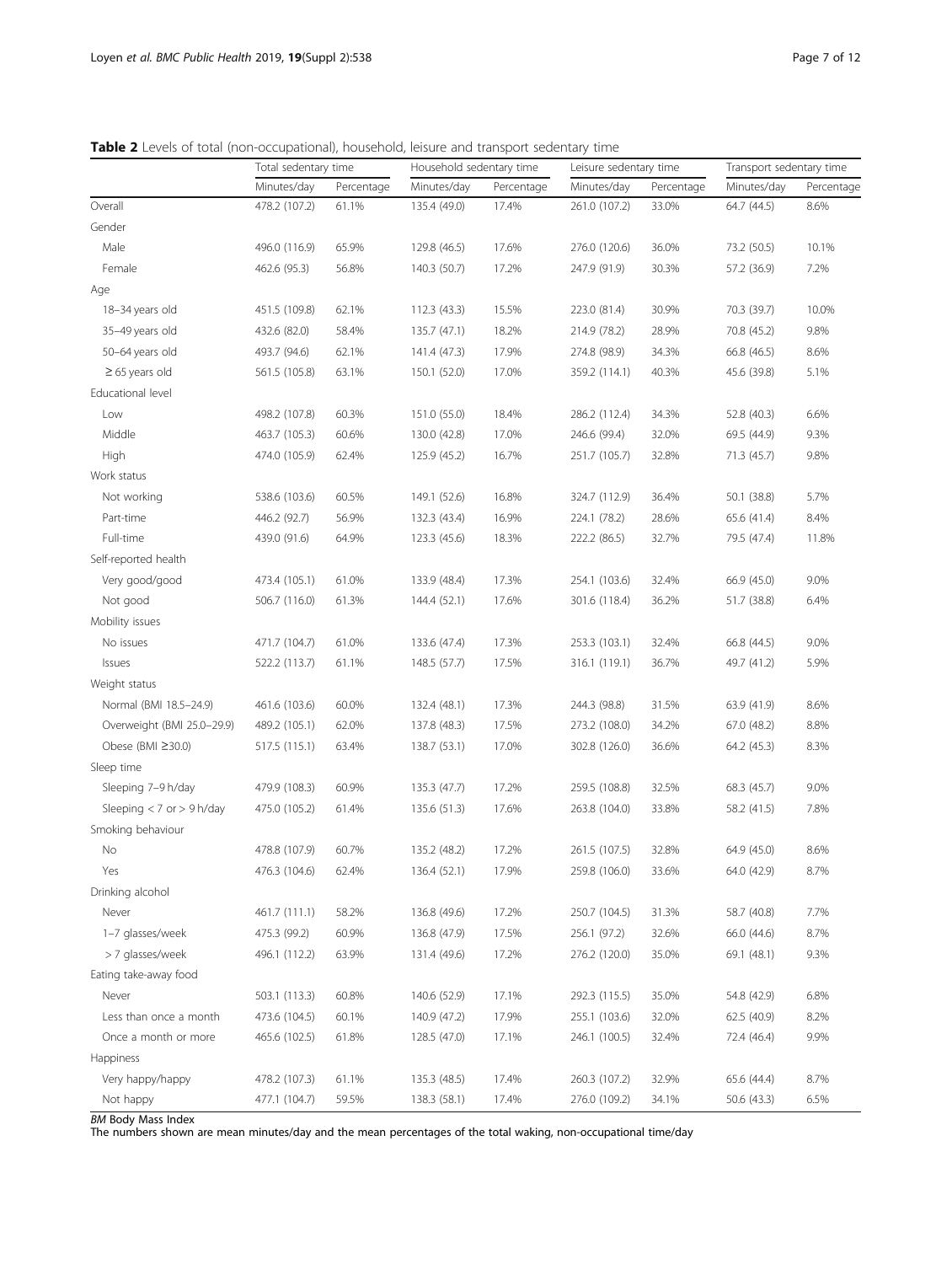<span id="page-7-0"></span>Table 3 Logistic regression analyses of socio-demographic and health-related characteristics and high levels of total (non-occupational) sedentary time

|                             | OR (95% CI) ≥69% total sedentary time |                     |  |  |
|-----------------------------|---------------------------------------|---------------------|--|--|
|                             | Univariate                            | Multivariable       |  |  |
| Gender                      |                                       |                     |  |  |
| Male (ref)                  | 1.00                                  | 1.00                |  |  |
| Female                      | $0.20(0.16 - 0.26)$                   | $0.21(0.15 - 0.29)$ |  |  |
| Age                         |                                       |                     |  |  |
| 18-34 years old (ref)       | 1.00                                  | 1.00                |  |  |
| 35-49 years old             | $0.42(0.30-0.59)$                     | $0.31(0.21 - 0.46)$ |  |  |
| 50-64 years old             | $0.74(0.53 - 1.01)$                   | $0.60(0.40 - 0.90)$ |  |  |
| $\geq 65$ years old         | $0.80(0.57 - 1.12)$                   | $0.94(0.55 - 1.62)$ |  |  |
| Educational level           |                                       |                     |  |  |
| Low (ref)                   | 1.00                                  | 1.00                |  |  |
| Middle                      | $1.22(0.91 - 1.62)$                   | $1.03(0.72 - 1.46)$ |  |  |
| High                        | 1.45 (1.09-1.93)                      | $1.18(0.83 - 1.68)$ |  |  |
| Work status                 |                                       |                     |  |  |
| Not working (ref)           | 1.00                                  | 1.00                |  |  |
| Part-time                   | $0.68(0.49 - 0.94)$                   | $1.33(0.84 - 2.12)$ |  |  |
| Full-time                   | 1.90 (1.46-2.47)                      | $1.71(1.13 - 2.58)$ |  |  |
| Self-reported health        |                                       |                     |  |  |
| Very good/good (ref)        | 1.00                                  |                     |  |  |
| Not good                    | $1.02(0.74 - 1.41)$                   |                     |  |  |
| Mobility issues             |                                       |                     |  |  |
| No issues (ref)             | 1.00                                  |                     |  |  |
| Issues                      | $0.97(0.69 - 1.38)$                   |                     |  |  |
| Weight status               |                                       |                     |  |  |
| Normal (BMI 18.5-24.9; ref) | 1.00                                  | 1.00                |  |  |
| Overweight (BMI 25.0-29.9)  | 1.36 (1.06-1.75)                      | $1.27(0.95 - 1.69)$ |  |  |
| Obese (BMI ≥30.0)           | 1.48 (1.00-2.21)                      | $1.67(1.06 - 2.64)$ |  |  |
| Sleep time                  |                                       |                     |  |  |
| Sleeping 7-9 h/day (ref)    | 1.00                                  |                     |  |  |
| Sleeping < 7 or > 9 h/day   | $1.20(0.95 - 1.52)$                   |                     |  |  |
| Smoking behaviour           |                                       |                     |  |  |
| No (ref)                    | 1.00                                  |                     |  |  |
| Yes                         | $1.25(0.96 - 1.64)$                   |                     |  |  |
| Drinking alcohol            |                                       |                     |  |  |
| Never (ref)                 | 1.00                                  | 1.00                |  |  |
| 1-7 glasses/week            | $1.58(1.15 - 2.17)$                   | 1.29 (0.90-1.85)    |  |  |
| > 7 glasses/week            | 2.11 (1.50-2.95)                      | $1.12(0.76 - 1.66)$ |  |  |
| Eating take-away food       |                                       |                     |  |  |
| Never (ref)                 | 1.00                                  | 1.00                |  |  |
| Less than once a month      | $0.90(0.65 - 1.23)$                   | $0.89(0.61 - 1.29)$ |  |  |
| Once a month or more        | 1.36 (1.02-1.80)                      | 1.26 (0.89-1.79)    |  |  |
| Happiness                   |                                       |                     |  |  |
| Very happy/happy (ref)      | 1.00                                  |                     |  |  |
| Not happy                   | $0.85(0.51 - 1.43)$                   |                     |  |  |

p < 0.05 in bold. OR Odds Ratio, CI Confidence Interval, *ref* reference category, *BMI* Body Mass<br>The cut-point for high levels of total (non-occupational) sedentary time (≥69% of the total waking, non-occupational time/ 75th percentile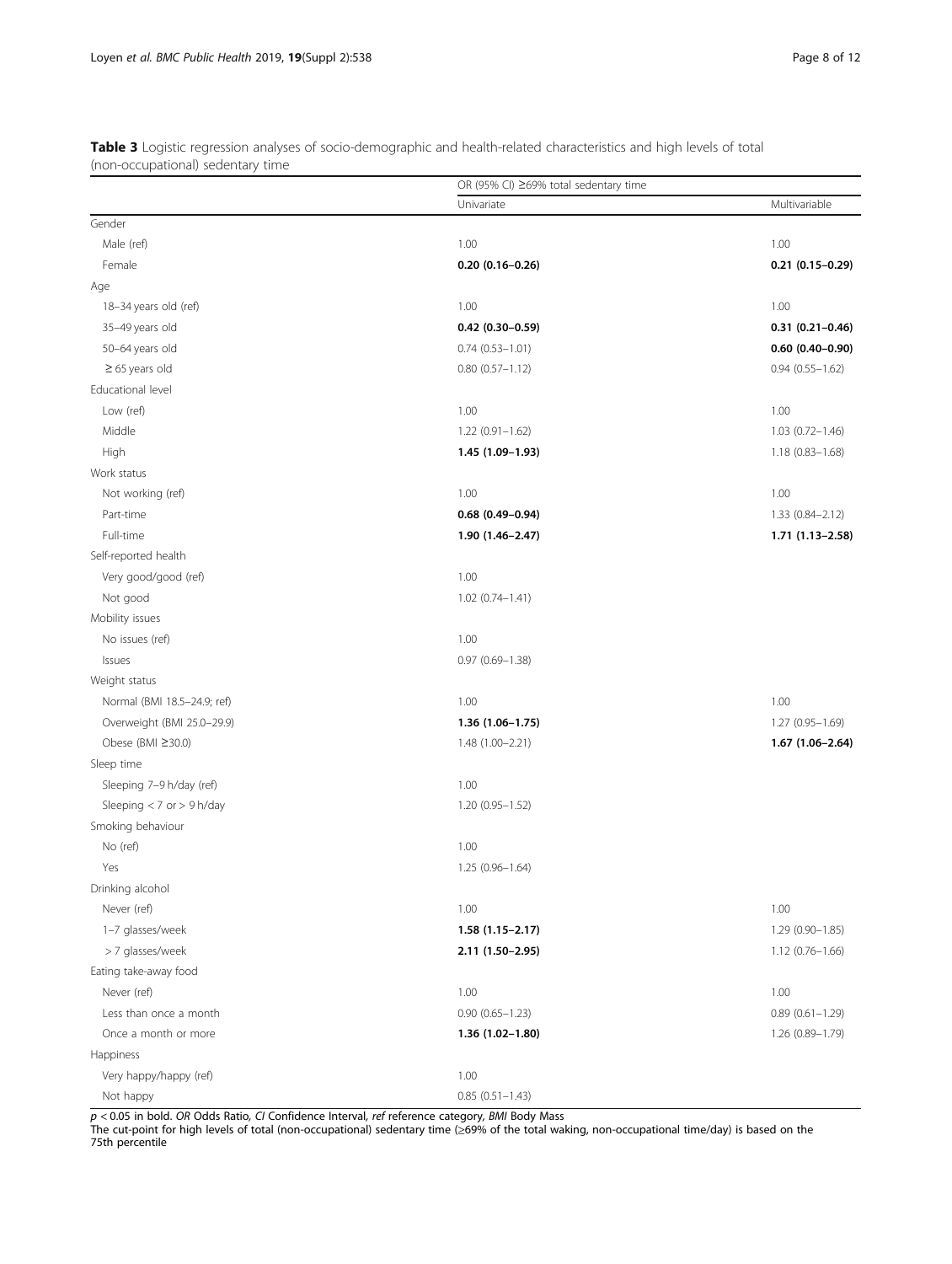|                                             | Edgibere regression analyses or soero aernographile anal<br>OR (95% CI) ≥21% household sedentary<br>time |                     | OR (95% Cl) ≥40% leisure sedentary<br>time |                     | OR (95% CI) ≥12% transport sedentary<br>time |                        |  |
|---------------------------------------------|----------------------------------------------------------------------------------------------------------|---------------------|--------------------------------------------|---------------------|----------------------------------------------|------------------------|--|
|                                             | Univariate                                                                                               | Multivariable       | Univariate                                 | Multivariable       | Univariate                                   | Multivariable          |  |
| Gender                                      |                                                                                                          |                     |                                            |                     |                                              |                        |  |
| Male (ref)                                  | 1.00                                                                                                     | 1.00                | 1.00                                       | 1.00                | 1.00                                         | 1.00                   |  |
| Female                                      | $0.74(0.59 - 0.93)$                                                                                      | $0.90(0.68 - 1.18)$ | $0.35(0.28 - 0.45)$                        | $0.37(0.28 - 0.50)$ | $0.36(0.29 - 0.46)$                          | $0.49(0.36 - 0.68)$    |  |
| Age                                         |                                                                                                          |                     |                                            |                     |                                              |                        |  |
| 18-34 years old (ref)                       | 1.00                                                                                                     | 1.00                | 1.00                                       | 1.00                | 1.00                                         | 1.00                   |  |
| 35-49 years old                             | 2.08 (1.46-2.97)                                                                                         | 1.90 (1.33-2.72)    | $0.63(0.44 - 0.91)$                        | $0.55(0.37-0.83)$   | $1.04(0.77 - 1.39)$                          | $0.93(0.66 - 1.30)$    |  |
| 50-64 years old                             | 1.79 (1.24-2.59)                                                                                         | 1.55 (1.05-2.30)    | $1.60(1.14 - 2.25)$                        | $1.14(0.76 - 1.70)$ | $0.68(0.50 - 0.95)$                          | $0.81(0.55 - 1.18)$    |  |
| $\geq 65$ years old                         | 1.56 (1.05-2.32)                                                                                         | $1.58(0.96 - 2.60)$ | $3.13(2.20-4.44)$                          | $2.08(1.26 - 3.43)$ | $0.15(0.09 - 0.25)$                          | $0.43(0.22 - 0.85)$    |  |
| Educational level                           |                                                                                                          |                     |                                            |                     |                                              |                        |  |
| Low (ref)                                   | 1.00                                                                                                     | 1.00                | 1.00                                       | 1.00                | 1.00                                         | 1.00                   |  |
| Middle                                      | $0.64(0.49 - 0.85)$                                                                                      | $0.60(0.44 - 0.81)$ | $0.65(0.49 - 0.86)$                        | $0.96(0.68 - 1.35)$ | $2.23(1.65 - 3.02)$                          | $1.25(0.87 - 1.77)$    |  |
| High                                        | $0.70(0.53 - 0.92)$                                                                                      | $0.62$ (0.46-0.85)  | $0.93(0.71 - 1.21)$                        | $1.46(1.04 - 2.07)$ | 2.39 (1.76-3.23)                             | $1.22(0.86 - 1.75)$    |  |
| Work status                                 |                                                                                                          |                     |                                            |                     |                                              |                        |  |
| Not working (ref)                           | 1.00                                                                                                     | 1.00                | 1.00                                       | 1.00                | 1.00                                         | 1.00                   |  |
| Part-time                                   | $0.91(0.67 - 1.24)$                                                                                      | $1.09(0.75 - 1.59)$ | $0.28(0.20-0.39)$                          | $0.64(0.42 - 0.99)$ | $3.08(2.13 - 4.46)$                          | 2.25 (1.43-3.56)       |  |
| Full-time                                   | $1.54(1.18-2.01)$                                                                                        | $1.75(1.21 - 2.53)$ | $0.61(0.48 - 0.79)$                        | $0.80(0.54 - 1.17)$ | $9.12(6.52 - 12.76)$                         | 4.25 (2.76-6.55)       |  |
| Self-reported health                        |                                                                                                          |                     |                                            |                     |                                              |                        |  |
| Very good/good (ref)                        | 1.00                                                                                                     |                     | 1.00                                       | 1.00                | 1.00                                         | 1.00                   |  |
| Not good                                    | $0.96(0.69 - 1.33)$                                                                                      |                     | 1.52 (1.12-2.05)                           | $1.18(0.79 - 1.77)$ | $0.43(0.29 - 0.64)$                          | $0.66$ $(0.40-1.09)$   |  |
| Mobility issues                             |                                                                                                          |                     |                                            |                     |                                              |                        |  |
| No issues (ref)                             | 1.00                                                                                                     |                     | 1.00                                       | 1.00                | 1.00                                         | 1.00                   |  |
| Issues                                      | $1.05(0.75 - 1.48)$                                                                                      |                     | 1.70 (1.24-2.32)                           | $0.98(0.63 - 1.52)$ | $0.30(0.19 - 0.49)$                          | $0.77$ $(0.43 - 1.37)$ |  |
| Weight status                               |                                                                                                          |                     |                                            |                     |                                              |                        |  |
| Normal (BMI 18.5-24.9; ref)                 | 1.00                                                                                                     |                     | 1.00                                       | 1.00                | 1.00                                         |                        |  |
| Overweight (BMI 25.0-29.9) 1.07 (0.83-1.37) |                                                                                                          |                     | 1.59 (1.24-2.03)                           | $1.29(0.97 - 1.71)$ | 1.01 (0.79-1.29)                             |                        |  |
| Obese (BMI $\geq$ 30.0)                     | $0.92$ $(0.60 - 1.40)$                                                                                   |                     | 2.05 (1.40-3.00)                           | 1.87 (1.21-2.90)    | $0.97(0.64 - 1.46)$                          |                        |  |
| Sleep time                                  |                                                                                                          |                     |                                            |                     |                                              |                        |  |
| Sleeping 7-9 h/day (ref)                    | 1.00                                                                                                     |                     | 1.00                                       | 1.00                | 1.00                                         | 1.00                   |  |
| Sleeping $<$ 7 or $>$ 9 h/day               | $1.04(0.82 - 1.32)$                                                                                      |                     | $1.36(1.08-1.71)$                          | 1.22 (0.93-1.59)    | $0.64(0.50 - 0.81)$                          | $0.88$ $(0.66 - 1.16)$ |  |
| Smoking behaviour                           |                                                                                                          |                     |                                            |                     |                                              |                        |  |
| No (ref)                                    | 1.00                                                                                                     |                     | 1.00                                       | 1.00                | 1.00                                         |                        |  |
| Yes                                         | $1.09(0.83 - 1.43)$                                                                                      |                     | 1.39 (1.07-1.80)                           | 1.62 (1.19-2.20)    | $0.95(0.72 - 1.25)$                          |                        |  |
| Drinking alcohol                            |                                                                                                          |                     |                                            |                     |                                              |                        |  |
| Never (ref)                                 | 1.00                                                                                                     |                     | 1.00                                       | 1.00                | 1.00                                         | 1.00                   |  |
| 1-7 glasses/week                            | $1.04(0.78 - 1.38)$                                                                                      |                     | $1.18(0.87 - 1.60)$                        | $1.10(0.78 - 1.57)$ | 1.43 (1.06-1.94)                             | $1.10(0.79 - 1.54)$    |  |
| > 7 glasses/week                            | $0.89(0.64 - 1.23)$                                                                                      |                     | 2.09 (1.52-2.87)                           | 1.29 (0.89-1.89)    | $1.65(1.19-2.28)$                            | $1.17(0.80 - 1.70)$    |  |
| Eating take-away food                       |                                                                                                          |                     |                                            |                     |                                              |                        |  |
| Never (ref)                                 | 1.00                                                                                                     |                     | 1.00                                       |                     | 1.00                                         | 1.00                   |  |
| Less than once a month                      | 1.26 (0.93-1.70)                                                                                         |                     | $0.81$ $(0.60 - 1.09)$                     |                     | $1.66(1.19-2.33)$                            | $1.15(0.78 - 1.69)$    |  |
| Once a month or more                        | $0.97(0.73 - 1.28)$                                                                                      |                     | $0.87(0.66 - 1.14)$                        |                     | 2.52 (1.85-3.42)                             | 1.45 (1.01-2.06)       |  |
| Happiness                                   |                                                                                                          |                     |                                            |                     |                                              |                        |  |
| Very happy/happy (ref)                      | 1.00                                                                                                     |                     | 1.00                                       |                     | 1.00                                         |                        |  |
| Not happy                                   | $1.02$ (0.62-1.67)                                                                                       |                     | $1.28(0.81 - 2.04)$                        |                     | $0.70$ $(0.41 - 1.20)$                       |                        |  |

<span id="page-8-0"></span>

|  |  |  | <b>Table 4</b> Logistic regression analyses of socio-demographic and health-related characteristics and high levels of sedentary time |  |
|--|--|--|---------------------------------------------------------------------------------------------------------------------------------------|--|
|  |  |  |                                                                                                                                       |  |

p < 0.05 in bold. OR Odds Ratio, CI Confidence Interval, *ref* reference category, *BMI* Body Mass Index<br>The cut-points for high levels of household sedentary time (≥21% of the total waking, non-occupational time/day), le total waking, non-occupational time/day), and transport sedentary time (≥12% of the total waking, non-occupational time/day) are based on the 75th percentiles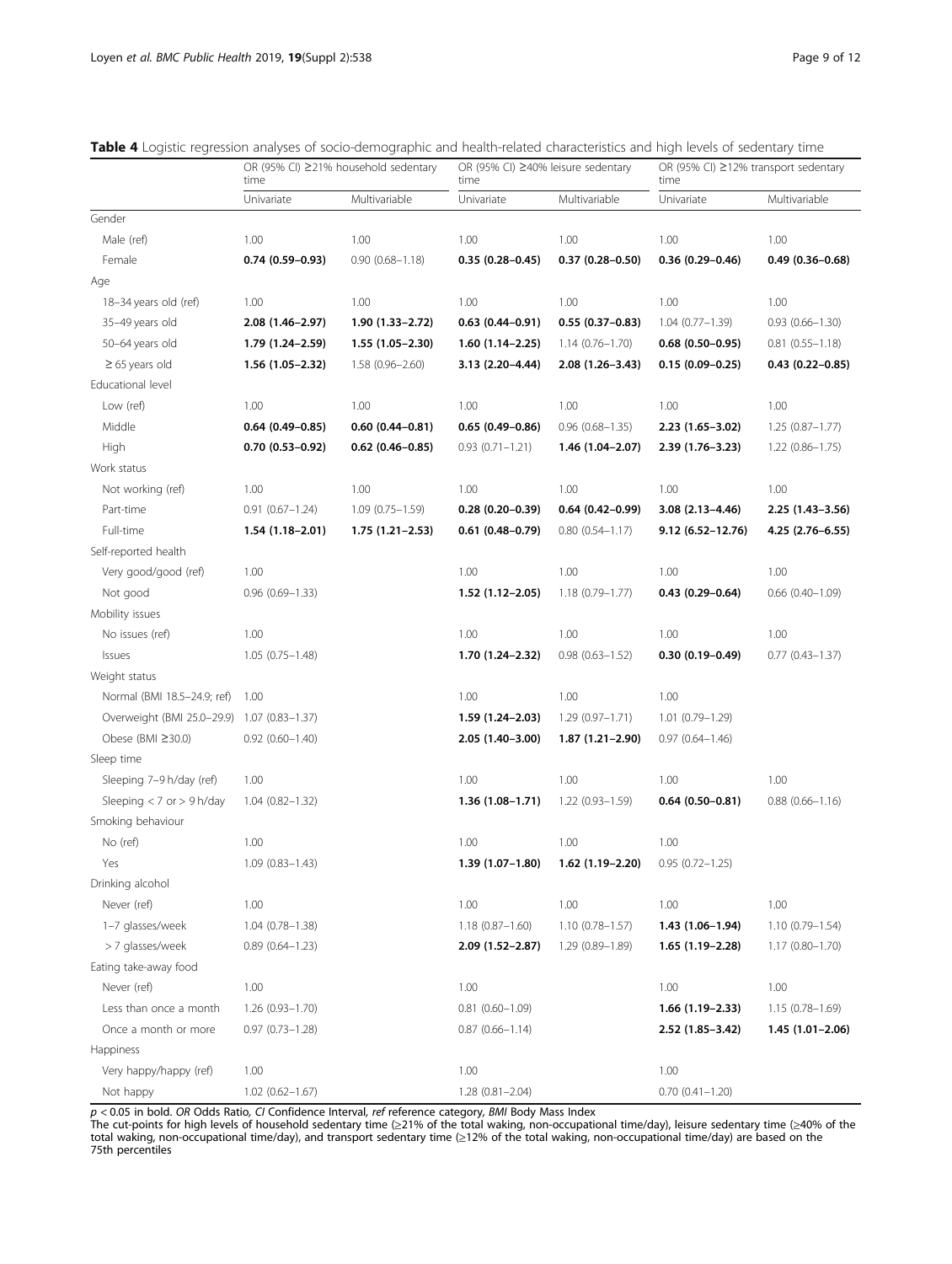<span id="page-9-0"></span>

their waking, non-occupational time in household sedentary time, but a larger proportion in leisure sedentary time.

The lack of associations with several health-related characteristics such as self-reported health, sleep time, drinking alcohol, and happiness was also reported in a recent study looking at the correlates of (objectively measured) sedentary time in Dutch and Belgian adults [\[24\]](#page-11-0).

Two recent studies investigated the correlates of leisure sedentary time in full-time employed Australian adults [\[29\]](#page-11-0) and working adults in Singapore [\[30](#page-11-0)]. These studies also reported higher levels of leisure sedentary

time for men [\[29,](#page-11-0) [30](#page-11-0)], obese participants [[29\]](#page-11-0), and current smokers [[30\]](#page-11-0). This might indicate that men and people with an unhealthy lifestyle are more sedentary during leisure.

The finding that the correlates of high levels of household, leisure and transport sedentary time differed substantially by domain, demonstrates the importance of assessing the sedentary domains separately in research and surveillance. More insight is needed in order to appropriately address the different domains in interventions and policies aiming to decrease sedentary time.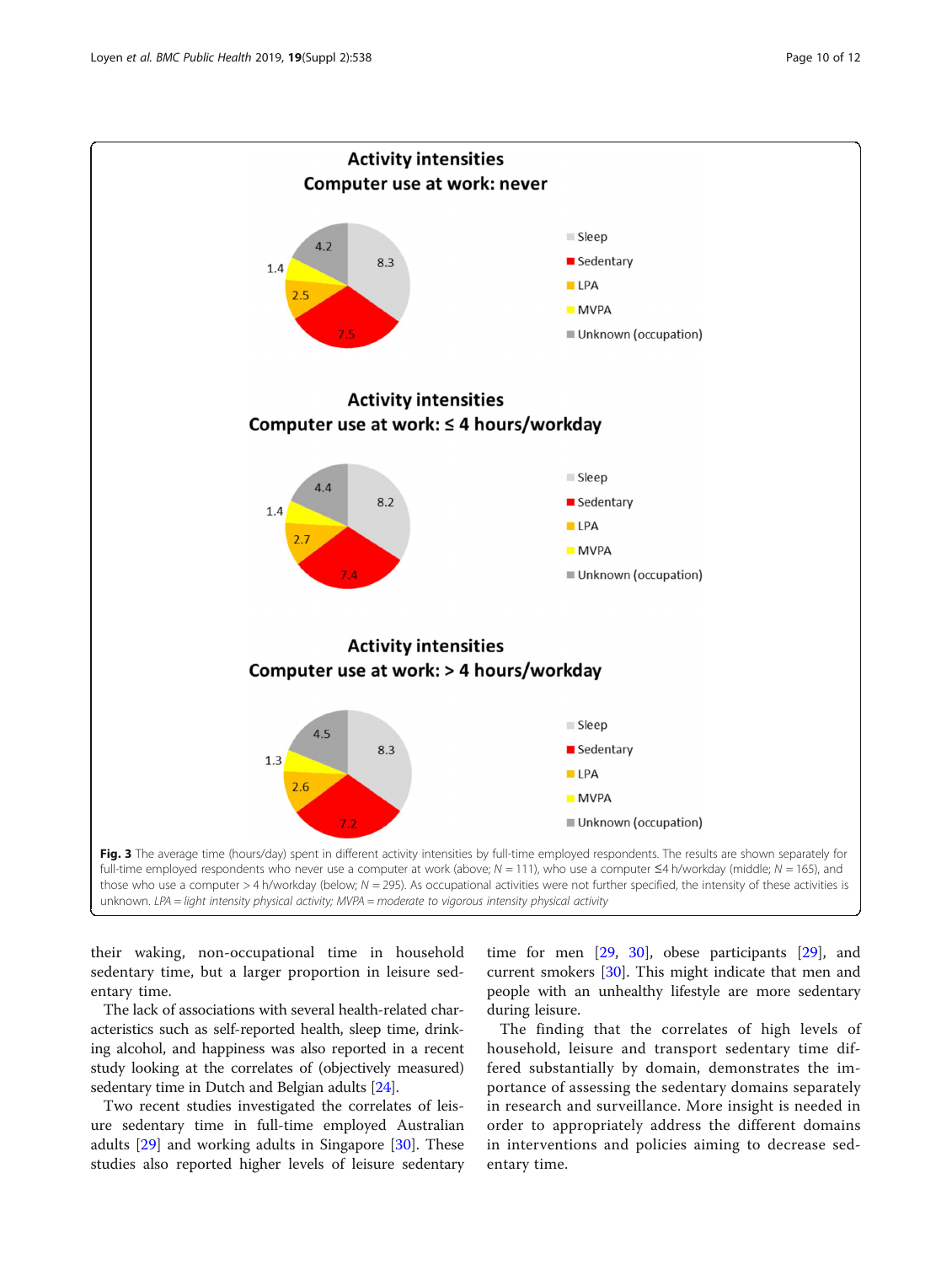#### Strengths and limitations

The main strength of this study lies in the application of the Dutch time use survey data to assess the prevalence and correlates of sedentary behaviour. Even though time use surveys use the respondents' description of their daily activities to classify their sedentary behaviours, without specifically assessing energy expenditure or posture, time use surveys have been shown to be a valid methodology to assess population levels of sedentary behaviour, with higher validity than more traditional surveillance methods such as questionnaires [\[11\]](#page-11-0). In addition, the detailed level of data enabled the study of different domains of sedentary behaviour, which provided new insights into the prevalence and correlates of sedentary time across these different domains.

One of the disadvantages of the current dataset is the fact that the data was already collected in 2006. Since then, there have been major technological developments, such as the widespread use of mobile devices, connectivity, and location-independent working, which have greatly influenced sedentary behaviours and especially screen time. As these changes are not reflected in the current data, the current manuscript did not focus on screen time behaviours. On the other hand, we purposefully used the 2006 Dutch time use survey data, as this is the most recent Dutch time use dataset that included important health-related variables such as BMI. This provided the unique opportunity to study these health-related characteristics in relation to sedentary behaviour.

Furthermore, a limitation of most time use surveys is that occupational activities are not reported in sufficient detail to assign activity intensities to them. Participants usually report they are 'working' without any indication of their specific activities. This means there is no complete 24-h data, which limits the interpretability of the results. In the current study, this was overcome by using the proportion of the waking, non-occupational time as an outcome. Moreover, (the influence of) occupational sedentary time was explored by looking at daily activity patterns of full-time employed participants with different levels of computer use at work. Nevertheless, time use survey designers are urged to think about ways to include more detailed information about the occupational activities of participants, for example by asking them to report the specific activities they perform at work.

#### Conclusions

According to the 2006 Dutch time use survey, adults spent 8 h (60%) of their waking, non-occupational time/ day on sedentary activities. As a portion of work time is also spent sedentary, total sedentary time will be substantial higher for the Dutch workforce and especially for people with a sedentary occupation. Almost 90% of the time spent on leisure activities was sedentary, which indicates that strategies aiming to reduce sedentary leisure time have great potential. Men, participants aged 18–34 and 65+ years, full-time employed participants and obese participants had higher levels of total (non-occupational) sedentary time. The correlates of household, leisure and transport sedentary time differed substantially by domain, which demonstrates the importance of targeting these domains differently in interventions and policies aimed at reducing sedentary time.

#### Abbreviations

BMI: Body Mass Index; CI: Confidence Interval; HETUS: Harmonized European Time Use Survey; LPA: Light intensity Physical Activity; MET: Metabolic Equivalent; MVPA: Moderate-to-Vigorous Physical Activity; OR: Odds Ratio; SD: Standard Deviation

#### Acknowledgements

Not applicable.

#### Funding

This article did not receive sponsorship for publication.

#### Availability of data and materials

The datasets generated and/or analysed during the current study are available in the Dutch Data Archiving and Networked Services repository, [https://dans.knaw.nl/nl.](https://dans.knaw.nl/nl) The authors have obtained all necessary administrative permissions to access the databases used in the study.

#### About this supplement

This article has been published as part of BMC Public Health Volume 19 Supplement 2, 2019: Application of time use methods to physical activity and behavioural nutrition research. The full contents of the supplement are available online at [https://bmcpublichealth.biomedcentral.com/articles/](https://bmcpublichealth.biomedcentral.com/articles/supplements/volume-19-supplement-2) [supplements/volume-19-supplement-2](https://bmcpublichealth.biomedcentral.com/articles/supplements/volume-19-supplement-2)

#### Authors' contributions

AL, JYC and HPvdP designed the research; AL analysed the data and wrote the first draft of the manuscript; all authors contributed to the interpretation of the data and critically reviewed the manuscript. All authors read and approved the final manuscript.

#### Ethics approval and consent to participate

Ethics committee approval was not obtained. Original data were collected by SocialData BV as part of the 2006 Dutch time use survey, commissioned by the Netherlands Institute for Social Research. Participants received written information and provided verbal informed consent.

#### Consent for publication

Not applicable.

#### Competing interests

The authors declare that they have no competing interests.

#### Publisher's Note

Springer Nature remains neutral with regard to jurisdictional claims in published maps and institutional affiliations.

#### Author details

<sup>1</sup>Department of Public and Occupational Health, Amsterdam Public Health research institute, VU University Medical Center, Van der Boechorststraat 7, 1081 Amsterdam, BT, the Netherlands. <sup>2</sup>Prevention Research Collaboration Sydney School of Public Health and Charles Perkins Centre, the University of Sydney, Sydney 2006, NSW, Australia. <sup>3</sup>Centre for Nutrition, Prevention and Health Services, National Institute for Public Health and the Environment, Antonie van Leeuwenhoeklaan 9, 3721 Bilthoven, MA, the Netherlands.